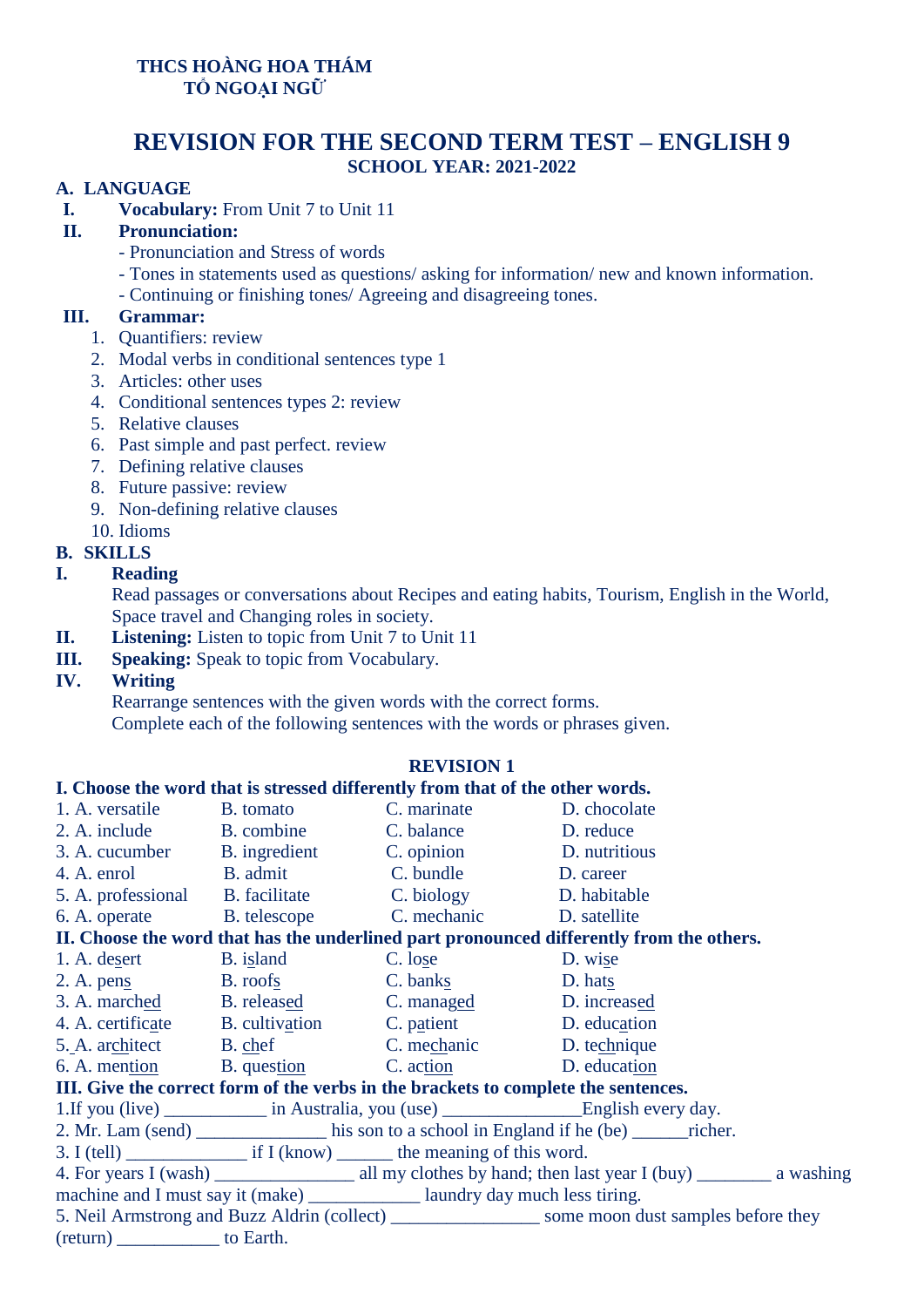6. By the time Yang Liwei (become) \_\_\_\_\_\_\_\_\_\_ the first person sent into space by the Chinese space

program in 2003, NASA already (send) over 100 people.

**IV. Find the mistake in each of the following sentences.**

1. He never (A) takes a day (B) off work and when he is (C) at work he always works very (D) hardly.

2. My (A) language has (B) the same grammar (C) with (D) yours.

3. He finds it very (A) difficult to communicate (B) with people who (C) doesn't speak the same language (D) as his.

4. The boy (A) whom I spoke (B) to on the phone last night (C) is very interested (D) on Mathematics.

5. Our teacher (A) told us that we (B) had done our (C) homeworks very (D) carefully.

6. She found it (A) hard to (B) concentrating on her book (C) because of (D) the noise.

7. The animals (A) which (B) were known as the (C) first to (D) launched into space in 1947 were fruit flies.

8. NASA (A) wants its astronauts to (B) hold at least a (C) bachelor's degree in (D) engineer , biological science, physical science or mathematics.

9. Food (A) gives our bodies (B) an energy we (C) need to (D) function.

10. Drink (A) more water throughout (B) the day and eat fruit (C) for dessert instead (D) to cookies.

11. Wait until (A) you have swallowed your mouthful (B) of food (C) after (D) taking the next bite.

12. Lisa (A) would find (B) the milk (C) if she looks (D) in the fridge.

# **V. Read the passage and decide which answer A, B, C or D best fits each space.**

 Most British people go abroad on holiday to visit family, or on short business (1) \_\_\_\_. People are (2)  $\equiv$  to find out how to get urgent treatment before leaving the UK. They have to (3)  $\equiv$  a form which explains what they should do if they fall ill or (4) \_\_\_\_\_\_ an accident, and what arrangements exist in their country for medical treatment. The regulations are fairly simple but (5) \_\_\_\_\_ people do not have this information, they may find that  $(6)$  \_\_\_\_\_ medical care is extremely expensive. It is not  $(7)$  \_\_\_\_\_ for people to discover that they do not have enough money with them to pay the total costs and in such  $(8)$ , an already difficult situation becomes even more complicated.

- 1. A. trip B. journey C. expedition D. travel 2. A. advised B. suggested C. said D. spoken 3. A. put B. bring C. fill D. get 4. A. make B. have C. meet D. face 5. A. because B. though C. unless D. if<br>
5. A. public B. support C. private D. su 6. A. public B. support B. private D. supply<br>
5. A. strange B. unusual C. abnormal D. infrequ 7. A. strange B. unusual C. abnormal D. infrequent 8. A. conditions B. positions C. circumstances D. places **VI. Choose the best option to complete the sentences.**  1. The cave was created by river water eroding \_\_\_\_\_\_\_\_\_ the limestone underneath a mountain, a. over b. from c. through d. away 2. Some people seem to \_\_\_\_\_\_\_\_\_ a second language with relative ease, while others have a much more difficult time. a. go for b. break out c. get by with d. pick up 3. When we were in \_\_\_\_\_\_\_\_ New York City, we went on \_\_\_\_\_\_\_\_ one-day sightseeing tour around  $\rule{1em}{0.15mm}$  city. a. the/  $a$ / the b. Ø/ an/ the c. Ø/  $a$ / the d. the/  $a$ / Ø 4. The epic film 'Dances With Wolves' was directed by Kevin Costner, \_\_\_\_\_\_\_\_ plays Lt. John J. Dunbar. a. that b. who c. which d. whose 5. The video shows how to break a \_\_\_\_\_\_\_\_\_\_ of cauliflower into individual pieces. a. bunch b. stick c. head d. clove 6. These tourists can speak \_\_\_\_\_\_\_\_ English, so it's very difficult to communicate with them. a. some b. little c. a little d. not any 7. If our makes it difficult for others to understand us, then we should seek ways to improve our pronunciation. a. accent b. tone c. dialect d. language 8. \_\_\_\_\_\_\_\_ they are delicious, hamburgers and French fries are too high in fat. a. Although b. Because c. Despite d. However
- 9. \_\_\_\_\_\_\_\_ the meat into small cubes about 2cm square and put it into a stewpan with the water.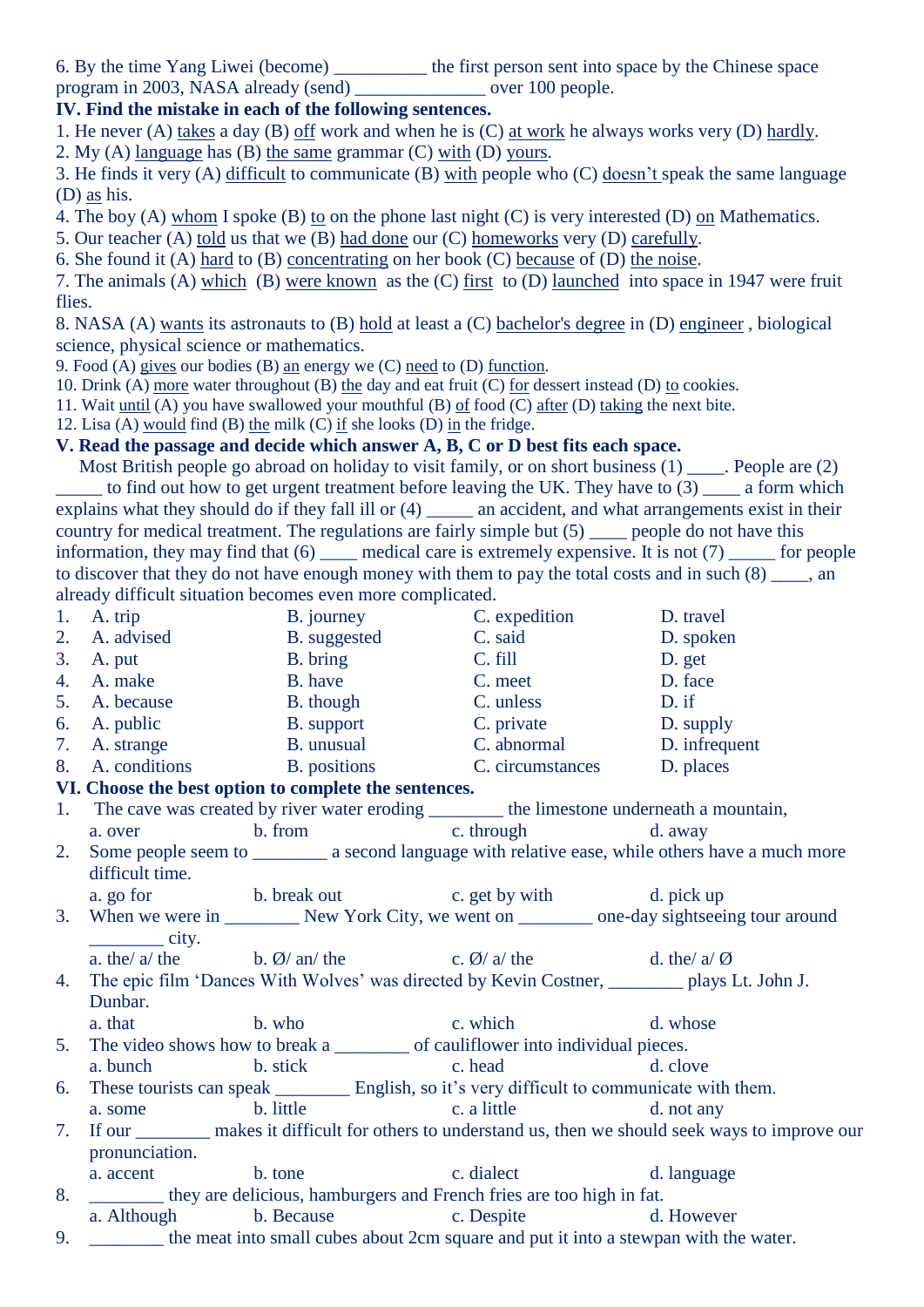|    |                          | a. Slice b. Chop c. Mince d. Peel<br>10. "Do you find it interesting to travel alone?" "<br>a. You're welcome, b. Never mind. $\frac{c}{c}$ . What a pity! d. No, not at all.<br>11. We went to Never Match by the heat        |            |                      |                           |                                                                                                            |
|----|--------------------------|--------------------------------------------------------------------------------------------------------------------------------------------------------------------------------------------------------------------------------|------------|----------------------|---------------------------|------------------------------------------------------------------------------------------------------------|
|    |                          |                                                                                                                                                                                                                                |            |                      |                           |                                                                                                            |
|    |                          | A. has invited B. was inviting C. had invited D. invites                                                                                                                                                                       |            |                      |                           |                                                                                                            |
|    |                          | 12. She __________ the news, ___________________ to the telephone and ___________________her mother. .                                                                                                                         |            |                      |                           |                                                                                                            |
|    | A. heard/had gone/called |                                                                                                                                                                                                                                |            | B. heard/went/called |                           |                                                                                                            |
|    |                          | C. had heard/went/had called D. was hearing/had gone/called                                                                                                                                                                    |            |                      |                           |                                                                                                            |
|    |                          |                                                                                                                                                                                                                                |            |                      |                           |                                                                                                            |
|    |                          | A. started/had already learnt B. was starting/learnt                                                                                                                                                                           |            |                      |                           |                                                                                                            |
|    |                          | C. had started/was learning D. was starting/had learnt                                                                                                                                                                         |            |                      |                           |                                                                                                            |
|    |                          |                                                                                                                                                                                                                                |            |                      |                           | 14. ___________, as part of the service sector has become an important source of income formany countries. |
|    |                          |                                                                                                                                                                                                                                |            |                      |                           |                                                                                                            |
|    |                          | A. Holiday destination<br>B. Tourism industry<br>C. Travel agency<br>D. Holiday maker                                                                                                                                          |            |                      |                           |                                                                                                            |
|    |                          | 15. I'd like to go to a __________ as I'm interested in natural world and wildlife preservation.                                                                                                                               |            |                      |                           |                                                                                                            |
|    |                          | A. safari park B. historic city C. heritage site D. water park                                                                                                                                                                 |            |                      |                           |                                                                                                            |
|    |                          | 16. By the time he arrived at the cinema, the tickets ____________.                                                                                                                                                            |            |                      |                           |                                                                                                            |
|    |                          | A. had sold out B. had been sold out C. were selling out D. would have been sold out                                                                                                                                           |            |                      |                           |                                                                                                            |
|    |                          | VII. Complete the second sentence so that it has the similar meaning to the first one.                                                                                                                                         |            |                      |                           |                                                                                                            |
|    |                          | 1. The class watched a film yesterday. The film was about the Apollo 13 space mission.                                                                                                                                         |            |                      |                           |                                                                                                            |
|    |                          | The film $\frac{1}{\sqrt{1-\frac{1}{2}}\left(\frac{1}{2}\right)}$                                                                                                                                                              |            |                      |                           |                                                                                                            |
|    |                          | 2. We are meeting an astronomer tonight. This astronomer has discovered three Earth-like planets.                                                                                                                              |            |                      |                           |                                                                                                            |
|    | The astronomer           |                                                                                                                                                                                                                                |            |                      |                           |                                                                                                            |
|    |                          | 3. We read about an astronaut. The astronaut travelled into space in 1961.                                                                                                                                                     |            |                      |                           |                                                                                                            |
|    |                          | We read about the same state of the state of the state of the state of the state of the state of the state of the state of the state of the state of the state of the state of the state of the state of the state of the stat |            |                      |                           |                                                                                                            |
|    |                          | 4. My sister said firmly, "I'll wake you up after preparing breakfast."                                                                                                                                                        |            |                      |                           |                                                                                                            |
|    |                          |                                                                                                                                                                                                                                |            |                      |                           |                                                                                                            |
|    |                          |                                                                                                                                                                                                                                |            |                      |                           |                                                                                                            |
|    |                          | 5. My teacher suggested that I should study foreign languages at university.                                                                                                                                                   |            |                      |                           |                                                                                                            |
|    |                          |                                                                                                                                                                                                                                |            |                      |                           |                                                                                                            |
|    |                          |                                                                                                                                                                                                                                |            |                      |                           |                                                                                                            |
|    |                          |                                                                                                                                                                                                                                |            | <b>REVISION 2</b>    |                           |                                                                                                            |
|    |                          | I. Choose the word that is stressed differently from that of the other words.                                                                                                                                                  |            |                      |                           |                                                                                                            |
|    |                          | 1. A. universe B. satellite C. experience D. meteorite                                                                                                                                                                         |            |                      |                           |                                                                                                            |
|    | 2. A. spacewalk          | B. trainee                                                                                                                                                                                                                     | C. object  |                      | D. private                |                                                                                                            |
|    | 3. A. impressive         | B. commercial                                                                                                                                                                                                                  |            | C. profession        | D. altitude               |                                                                                                            |
|    | 4. A. parabolic          | B. astronomy                                                                                                                                                                                                                   |            | C. experiment        | D. collaborate            |                                                                                                            |
|    | 5. A. practical          | <b>B.</b> actual                                                                                                                                                                                                               | C. drastic |                      | D. external               |                                                                                                            |
|    |                          | II. Choose the word that has the underlined part pronounced differently from the others.                                                                                                                                       |            |                      |                           |                                                                                                            |
|    |                          | Choose the word that has different stress pattern.                                                                                                                                                                             |            |                      |                           |                                                                                                            |
|    |                          | 1. A. mathematics B. responsible                                                                                                                                                                                               |            | C. vocational        | D. astronomy              |                                                                                                            |
|    | 2. A. attendance         | B. company                                                                                                                                                                                                                     |            | C. adventure         | D. financial              |                                                                                                            |
|    | 3. A. astronaut          | B. astronomy . C. astronomer                                                                                                                                                                                                   |            |                      | D. astrology              |                                                                                                            |
|    | 4. A. satellite          | B. microgravity C. meteorite                                                                                                                                                                                                   |            |                      | D. orbit                  |                                                                                                            |
|    | 5. A. rinseless          | B. guess                                                                                                                                                                                                                       |            | C. mission           | D. miss                   |                                                                                                            |
|    |                          | III. Choose the best answer to fill in the blank.                                                                                                                                                                              |            |                      |                           |                                                                                                            |
| 1. |                          | I didn't eat everything that they _____ me at the party.                                                                                                                                                                       |            |                      |                           |                                                                                                            |
|    | A. cooked                | B. baked                                                                                                                                                                                                                       |            | C. served            |                           | D. shared                                                                                                  |
| 2. |                          | They are going to spend their holiday ______ rural France.                                                                                                                                                                     |            |                      |                           |                                                                                                            |
|    | A. relaxing              |                                                                                                                                                                                                                                |            |                      | B. exploring C. reserving | D. searching                                                                                               |
| 3. |                          |                                                                                                                                                                                                                                |            |                      |                           | If you want to improve your speaking skill, you should attend the courses that are taught in a             |
|    | way.                     |                                                                                                                                                                                                                                |            |                      |                           |                                                                                                            |
|    | A. traditional           | B. domestic                                                                                                                                                                                                                    |            | C. lexical           |                           | D. communicative                                                                                           |
| 4. |                          | Mars is named _______ the Roman God of war.                                                                                                                                                                                    |            |                      |                           |                                                                                                            |
|    | A. about                 | B. to                                                                                                                                                                                                                          |            | C. after             |                           | D. under                                                                                                   |

5. Excuse me, how much is a <u>same</u> to New York?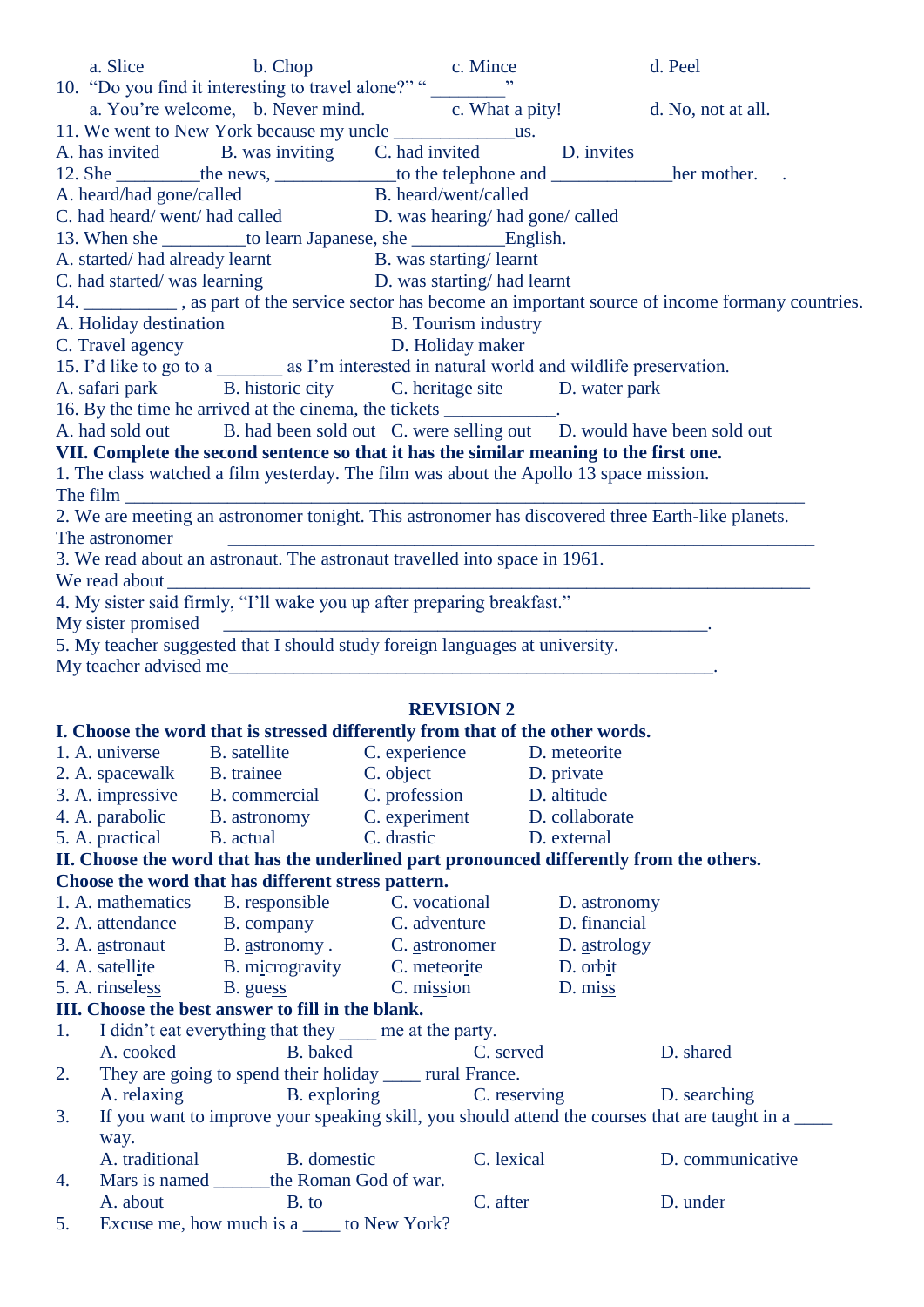|                                                                                                                                                               | A. ticket return                                                                                        | B. return ticket                       |  |  |
|---------------------------------------------------------------------------------------------------------------------------------------------------------------|---------------------------------------------------------------------------------------------------------|----------------------------------------|--|--|
|                                                                                                                                                               | C. returning ticket                                                                                     | D. ticket returning                    |  |  |
| 6.                                                                                                                                                            | You usually _____ vegetables like onion. It means that you cut them into many small pieces.             |                                        |  |  |
|                                                                                                                                                               | B. whisk<br>A. chop                                                                                     | C. grate D. sprinkle                   |  |  |
| 7.                                                                                                                                                            | The closest potentially ______ planet ever found has been spotted by Australian scientists, and it's    |                                        |  |  |
|                                                                                                                                                               | just 14 light-years away.                                                                               |                                        |  |  |
|                                                                                                                                                               | A. foreseeable<br>B. habitable C. transferable D. workable                                              |                                        |  |  |
| 8.                                                                                                                                                            | The language that you learn to speak from birth is _______ language.                                    |                                        |  |  |
|                                                                                                                                                               | A. official B. first                                                                                    | C. second<br>D. foreign                |  |  |
| 9.                                                                                                                                                            | Christer Fuglesang said he enjoyed floating around in the _______ environment.                          |                                        |  |  |
|                                                                                                                                                               | A. homesick B. heavy C. weightless D. quiet                                                             |                                        |  |  |
| 10.                                                                                                                                                           | Is there <u>equippenent</u> in the fridge, Linh?                                                        |                                        |  |  |
|                                                                                                                                                               | A. an B. a                                                                                              | C. any D. some                         |  |  |
| 11.                                                                                                                                                           | The Amazon River, _____ is in South America, is one of the longest rivers in the world.                 |                                        |  |  |
|                                                                                                                                                               | B. who<br>A. that                                                                                       | C. whom D. which                       |  |  |
|                                                                                                                                                               | 12. Throughout the application and interview process, you _______ on your ability to fit into our team. |                                        |  |  |
|                                                                                                                                                               | A. will being be assessed                                                                               | B. will be assessing<br>D. will assess |  |  |
|                                                                                                                                                               | C. will be assessed                                                                                     |                                        |  |  |
|                                                                                                                                                               | 13. Vietnam used to be a male-dominated country, ______ men were the voice of the family and society.   |                                        |  |  |
|                                                                                                                                                               | B. which<br>A. that                                                                                     | C. whom D. where                       |  |  |
| younger.                                                                                                                                                      | 14. ______ her qualifications, Mrs Ronnie was told that the company had decided to hire someone         |                                        |  |  |
|                                                                                                                                                               | A. Because of B. Despite the fact that C. In spite of D. Although                                       |                                        |  |  |
|                                                                                                                                                               | 15. They worked ______ to succeed.                                                                      |                                        |  |  |
|                                                                                                                                                               | A. hard enough B. hardly enough B. bardly enough C. enough hard D. hard enough hardly                   |                                        |  |  |
|                                                                                                                                                               | IV. Find the mistake and correct it.                                                                    |                                        |  |  |
|                                                                                                                                                               | 1. (A) $\Gamma$ m not often traveling (B) by air because the cost of (C) flying (D) is very high.       |                                        |  |  |
|                                                                                                                                                               | 2. (A) I try to (B) remembering your name but I'm afraid I (C) can't remember (D) it.                   |                                        |  |  |
|                                                                                                                                                               | 3. The school (A) has delivered two programs for (B) newly arrived students, (C) some of them are (D)   |                                        |  |  |
|                                                                                                                                                               | enrolled in summer courses.                                                                             |                                        |  |  |
| 4. (A) Mastering foreign (B) languages (C) are not (D) an easy process.                                                                                       |                                                                                                         |                                        |  |  |
| 5. We (A) thought he had (B) broken his leg, so we (C) had phoned (D) for an ambulance.                                                                       |                                                                                                         |                                        |  |  |
|                                                                                                                                                               | V. Fill in the blank with/ without a relative pronoun.                                                  |                                        |  |  |
|                                                                                                                                                               |                                                                                                         |                                        |  |  |
| 2. They complained about the wrong goods _______ were sent to them.                                                                                           |                                                                                                         |                                        |  |  |
| 3. This is Susan ___________ husband works in the sales department.                                                                                           |                                                                                                         |                                        |  |  |
| 4. The advice __________ Sam gave me was quite senseless.                                                                                                     |                                                                                                         |                                        |  |  |
| 5. The secretary showed me the cabinet __________ important documents are filed.                                                                              |                                                                                                         |                                        |  |  |
| 6. Enter the address of the person _________ you want to forward the message to.                                                                              |                                                                                                         |                                        |  |  |
| 7. Elsa seemed like the kind of person to ________ happiness came almost naturally.                                                                           |                                                                                                         |                                        |  |  |
| 8. What is the name of the woman _______ used to read the news on Channel 9?                                                                                  |                                                                                                         |                                        |  |  |
| 9. His refusal to tell her the truth is the reason ________ she is so angry with him.                                                                         |                                                                                                         |                                        |  |  |
| 10. 1969 was also the year in ____________ the Venera 5 space probe landed on Venus.                                                                          |                                                                                                         |                                        |  |  |
| 11. Do you know the city-___________ President Barack Obama was born?<br>12. Apollo 11 was the spaceflight _______ landed the first two people on the Moon.   |                                                                                                         |                                        |  |  |
|                                                                                                                                                               |                                                                                                         |                                        |  |  |
| VI. Read the following passage, and choose the best answer for each question.<br>Where will you go on your next vacation? Disneyland? Sea world? Outer space? |                                                                                                         |                                        |  |  |
|                                                                                                                                                               |                                                                                                         |                                        |  |  |

That's right; tourists are now paying big bucks to travel into space with astronauts! The first space tourist was Dennis Tito, an American businessman. In 2001, he paid about \$20 million to ride on a Russian rocket to the International Space Station. The Space Station circles 220 miles above Earth. Tito stayed on the station for a week, hanging out with astronauts and eating space food.

The latest space tourist was Anousheh Ansari, an Iranian-born woman from the United States who went to the Space Station in mid-September 2006.

How safe is space travel? Apart from the risk of crashing, space tourists have some special things to worry about. Earth's atmosphere protects us from dangerous radiation from the sun. Space travelers are